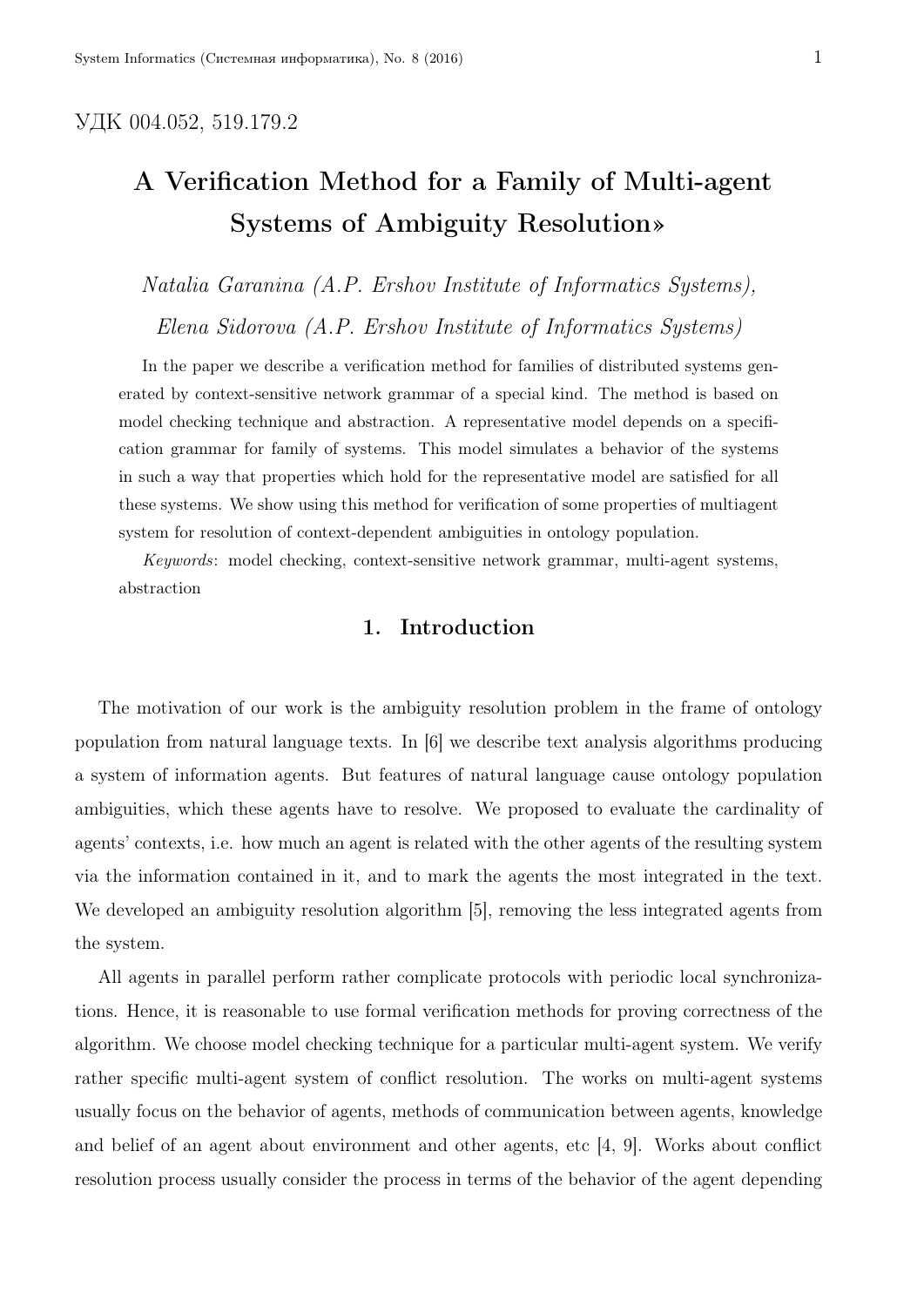on its internal state, reasoning and argumentation methods etc. [8]. The dynamics of the agents connections is not a subject of these researches. There are papers related to the dynamics of weighted connections, but they are not the typed and their changes does not affect the internals of the agent [7]. On the other hand there are works on the study of social networks, in which the agents are connected by the typed connections, but their weight does not matter [1]. To the best of our knowledge, there are no works on model checking for a conflict resolution algorithm of the suggested type.

Model checking technique is widely used for verification of distributed and multiagent systems [2]. In our case we would like to verify not a particular agent network, but infinite family of such systems. For verification of infinite network families the model checking method was suggested in [3]. This method is based on using a context-free network grammar generating families of distributed systems, and on abstraction by finite automata. The idea of the method is to construct an invariant network based on a given grammar. This invariant simulates behavior of all systems in the family and is consistent with abstract functions associated with properties to be verified which are expressed by branching time logic *∀CT L*. Due to consistent simulation, properties holding for the representative invariant also holds for all systems in the family. But authors studied context-free grammars only, while our model of the multiagent system is generated by a context-sensitive grammar of a special kind. In the paper we define such network grammar by adding notions of a quasi-terminal and a merging operator to the standard definition. We show that this verification method still can be used for network families generated by the new grammar.

The rest of the paper is organized as follows. The next section 2 gives base definitions. Section 3 presents results on a new merging operator, used in our context-sensitive network grammar. Section 4 describes using our method for the multiagent system of ambiguity resolution. We conclude in the last section 5 with a discussion of further research.

Acknowledgments. The research has been supported by Russian Foundation for Basic Research (grant 15-07-04144) and Siberian Branch of Russian Academy of Science (Integration Grant n.15/10 "Mathematical and Methodological Aspects of Intellectual Information Systems").

## 2. Base Definitions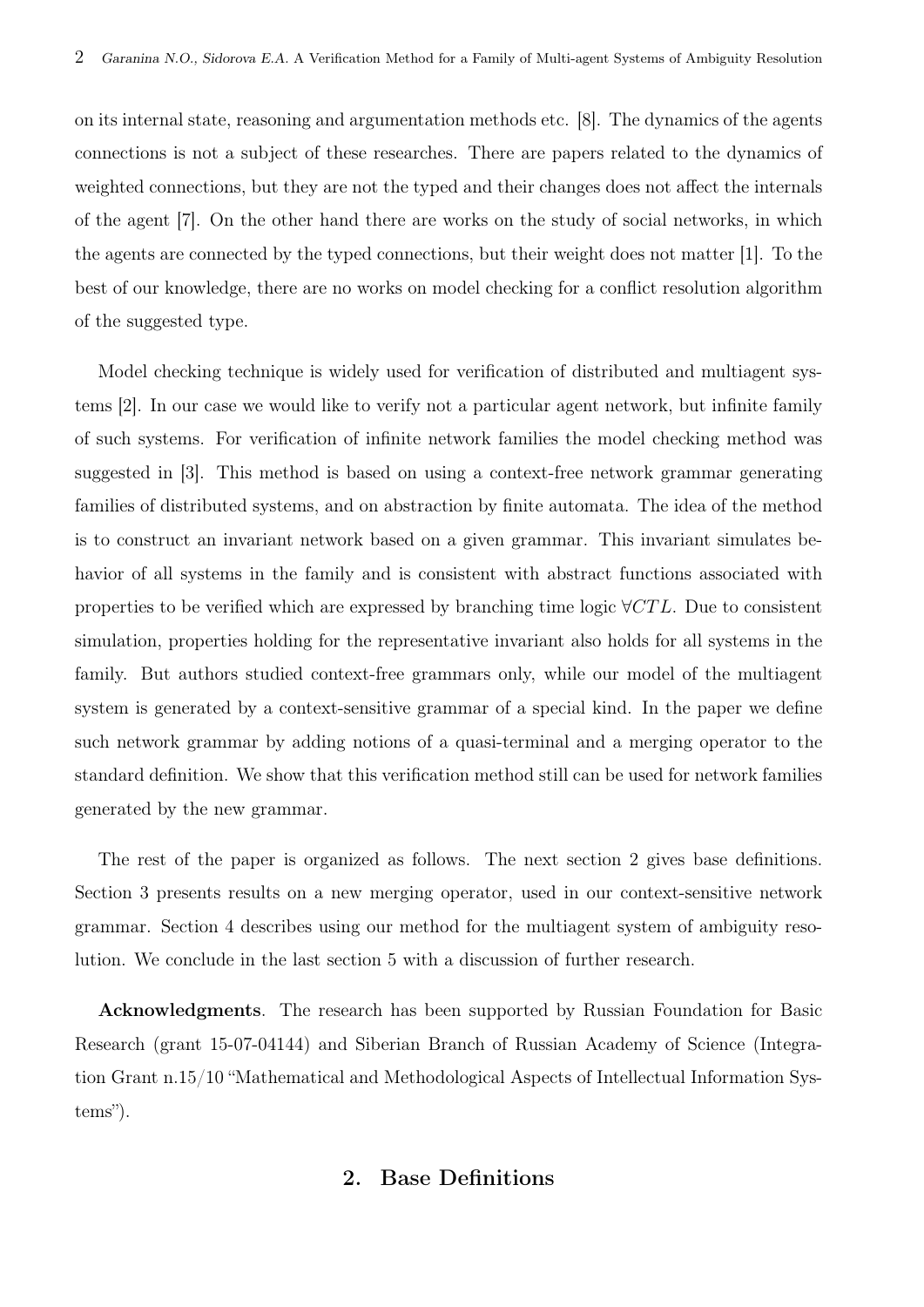Let us give necessary definitions from [3] in a modified form. Modification concerns a merging operator and quasi-terminals in a network grammar.

#### Definition 1.

*A Labeled Transition System* (LTS) is a structure *M* = (*S, R, ACT, S*0), where

- *S* is the set of states,
- $S_0 \subseteq S$  is the set of initial states,
- $ACT$  is the set of actions, and
- $R \subseteq S \times ACT \times S$  is the total transition relation, such that for every  $s \in S$  there is action *a* and state *s'* for which  $(s, a, s') \in R$  (denote as  $s \xrightarrow{a} s'$ ).

Let  $L_{ACT}$  be the class of LTSs whose set of actions is a subset of *ACT*. Let  $L_{(S, ACT)}$ be the class of LTSs whose state set is a subset of *S* and whose action set is the subset of *ACT*. Let  $ACT_1, ACT_2 \subseteq ACT$ . Let we are given two LTSs  $M_1 = (S_1, R_1, ACT_1, S_0^1)$  and  $M_2 = (S_2, R_2, ACT_2, S_0^2)$  in the class  $L_{ACT}$ .

### Definition 2.

A function  $\parallel$ :  $L_{ACT} \times L_{ACT} \rightarrow L_{ACT}$  is called a *composition function* iff  $M_1 \parallel M_2$  has the form  $(S_1 \times S_2, R', ACT_1 \cup ACT_2, S_0^1 \times S_0^2).$ 

A function  $∪: L_{ACT} \times L_{ACT} \mapsto L_{ACT}$  is called a *merging function* iff  $M_1 ∪ M_2$  has the form  $(S_1 \cup S_2, R', ACT_1 \cup ACT_2, S_0^1 \cup S_0^2).$ 

The definition of *R'* depends upon the exact semantics of the composition and merging function. Let  $S^i$  be words of length *i* with  $S$  as the alphabet.

#### Definition 3.

Given a state set *S* and a set of actions *ACT*, any subset of  $\bigcup_{i=1}^{\infty} L_{(S^i, ACT)}$  is called a network on the tuple (*S, ACT*).

We give a definition of a *context-sensitive network grammar with quasi-terminals (CSNQgrammar)* to describe networks, which is the modified definition of a context-free network grammar from [3]. The set of all LTSs derived by a network grammar forms a network which is an LTS also. Let *S* be a state set and *ACT* be a set of actions. *CSNQ-grammar*  $G =$  $(T, Qt, t, N, P, S)$  is a grammar, where

 $\bullet$  *T* is a set of terminals, each of which is an LTS in  $L_{(S, ACT)}$ , these LTSs are sometimes referred to as basic processes,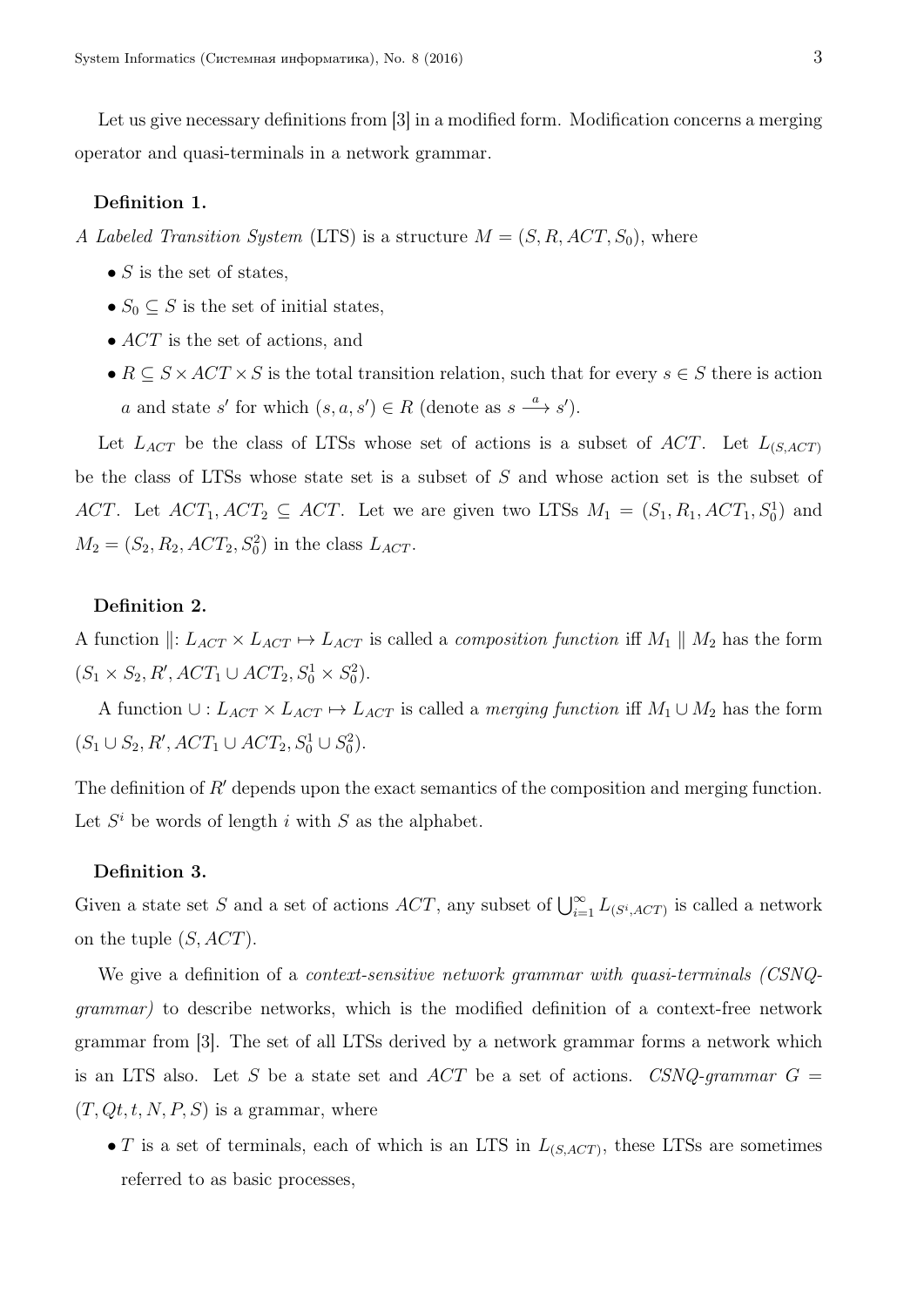- *• Qt* is a set of quasi-terminals, each of which is an LTS in *L*(*S,ACT*) , their merging gives an LTS,
- a mapping  $t: Qt \mapsto T$  associates quasi-terminals to terminals,
- *N* is a set of nonterminals, each nonterminal defines a network,
- *P* is a set of production rules of the following forms:

– *A −→ B ∥<sup>i</sup> C*, where *A ∈ N*, and *B, C ∈ T ∪ Qt ∪ N*, and *∥<sup>i</sup>* is a composition function.

 $-\{A_1, \ldots A_n\} \longrightarrow t(A_1) \cup_i \ldots \cup_i t(A_n)$ , where  $A_j \in Qt$ , and  $\cup_i$  is a merging function.

 $\bullet$  *S*  $\in$  *N* represents the network generated by the grammar.

Note, that this grammar is context-free with respect to composition functions and contextsensitive with respect to merging functions.

In order to express properties of a model composed from finite, but unspecified number of LTSs, we define a finite automaton on alphabet *S*.

#### Definition 4.

 $D = (Q, q_0, \delta, F)$  is a *deterministic automaton* over *S*, where

- *• Q* is the set of automaton states,
- $q_0 \in Q$  is the initial state,
- $\delta \subseteq Q \times S \times Q$  is the transition relation,
- $F \subseteq Q$  is the set of accepting states, and
- $L(D) \subseteq S^*$  is the set of words accepted by *D*.

We use finite automata over *S* for specification of atomic state properties. Let *D* be an automaton over *S*. State *s* satisfies  $D$  ( $s \models D$ ) iff  $s \in L(D)$ . A specification language is a universal branching temporal logic *∀CT L* [3] with finite automata over *S* as the atomic formulas. Syntax of *∀CT L* consists of formulas that are composed of Boolean constants, atomic formulas, connectives  $\neg$ ,  $\nabla$ ,  $\wedge$ , and branching time modalities  $\mathbf{AX}\varphi$ ,  $\mathbf{AG}\varphi$ , and  $\varphi \mathbf{AU}\psi$  with standard semantics.

Recall definitions for abstract LTS from [3]. For the simplicity, here the specification language contains a single atomic formula *D*. Given an automaton  $D = (Q, q_0, \delta, F)$  and a word  $w \in S^*$  the function induced by w on  $Q, f_w: Q \mapsto Q$ , is defined by  $f_w(q) = q'$  iff  $q \stackrel{w}{\longrightarrow} q'$ . Note that  $w \in L(D)$  if and only if  $f_w(q_0) \in F$ . Two states s and s' are equivalent  $s \equiv s'$  iff  $f_s = f'_s$ . The function  $f_s$  is called the *abstraction* of *s* and is denoted by  $h(s)$ . Relation  $\models$  is extended to abstract states:  $h(s) \models D$  iff  $f_s(q_0) \in F$ . Hence  $s \models D$  iff  $h(s) \models D$ .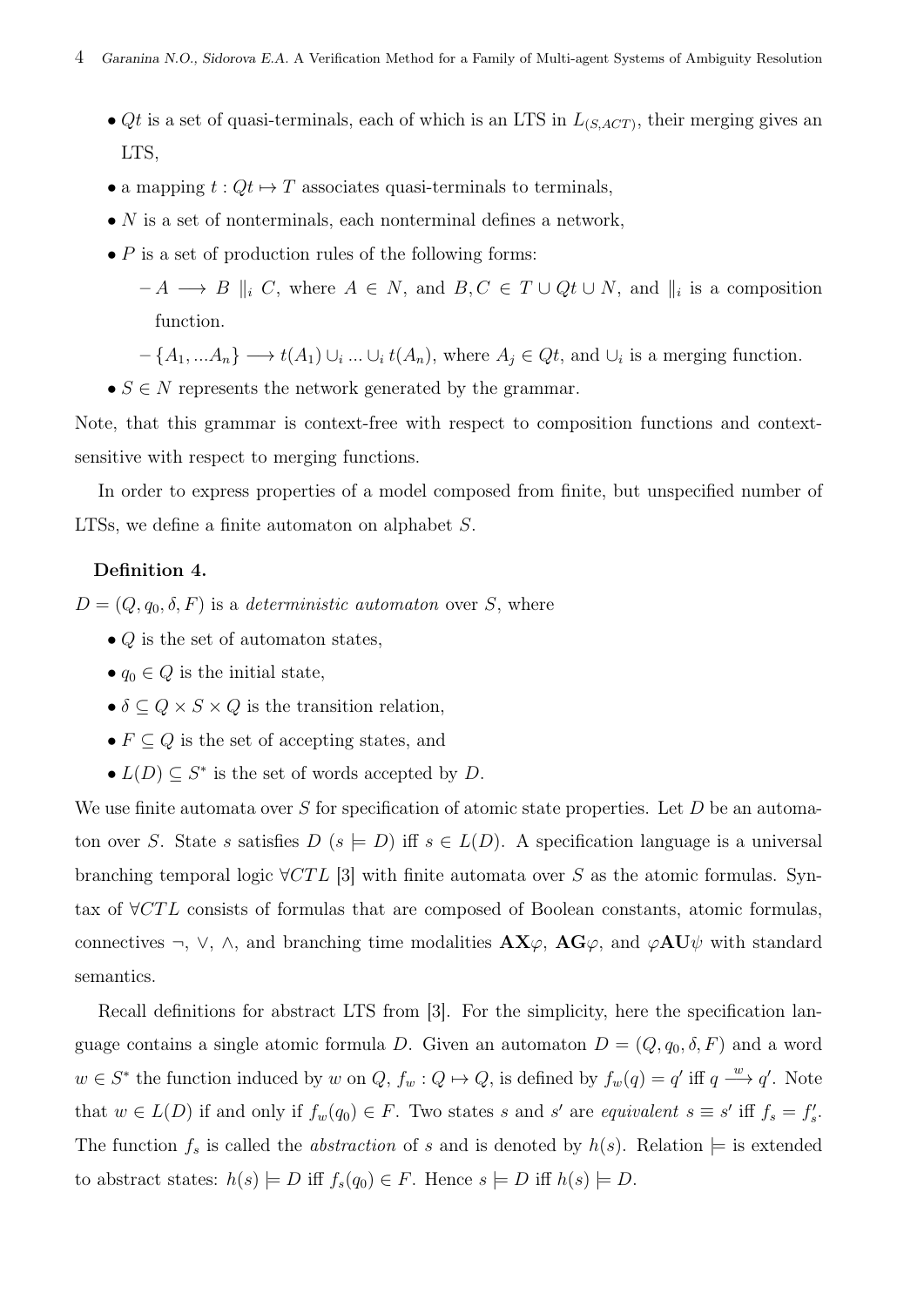Let *F<sup>D</sup>* be the set of functions corresponding to the deterministic automaton *D*. The abstraction function *h* extended to  $F<sub>D</sub>$  is defined by  $h(f) = f$  for  $f \in F<sub>D</sub>$  and extension the function *h* to  $(S \cup F_D)$  is  $h((a_1, a_2, ..., a_n)) = h(a_1) \circ ... \circ h(a_n)$ . From now on we consider LTSs in the network *N* on the tuple  $(S \cup F_D, ACT)$ .

#### Definition 5. *(of abstract LTS)*

Given an LTS  $M = (S^i, R, ACT, S_0)$  in the network *N*, the corresponding abstract LTS is defined by  $h(M) = (S^h, R^h, ACT, S_0^h)$ , where

- $S^h = \{h(s) | s \in S^i\}$  is the set of abstract states,
- $S_0^h = \{h(s) | s \in S_0\}$ , and
- the relation  $R^h$  is defined as follows. For any  $h_1, h_2 \in S^h$ , and  $a \in ACT$ :

$$
(h_1, a, h_2) \in R^h \Leftrightarrow \exists s_1, s_2[h_1 = h(s_1) \land h_2 = h(s_2) \land (s_1, a, s_2) \in R].
$$

*M'* simulates *M* (denoted  $M \preceq M'$ ) iff there is a simulation preorder  $E \subseteq S \times S'$  ( $(s, s') \in E$ denoted  $s \leq s'$  that satisfies the following conditions: for every  $s_0 \in S_0$  there is  $s'_0 \in S'_0$  such that  $s_0 \preceq s'_0$ . For every  $s, s'$ , if  $s \preceq s'$  then

- $h(s) = h(s')$ , and
- for every  $s_1$  such that  $s \xrightarrow{a} s_1$  there is  $s'_1$  such that  $s' \xrightarrow{a} s'_1$  and  $s_1 \preceq s'_1$ .

## 3. The Merging Operator in the Verification Framework

The first two propositions of the following lemma were proved in [3], the last is proved below:

## Lemma 1.

- 1.  $M \preceq h(M)$ , i.e.,  $h(M)$  simulates M.
- 2. If  $M \preceq M'$ , then  $h(M) \preceq h(M')$ .
- 3.  $M \cup M' \leq h(M) \cup h(M')$

**Proof** of (3) is obvious:  $M \cup M' \le h(M \cup M')$  due to (1), and  $h(M \cup M') = h(M) \cup h(M')$ .

The following theorem about satisfiability of properties in an LTS and its simulator was proved in [3] and holds for our new framework.

#### Theorem 1.

Let  $\varphi$  be a formula in  $\forall CTL$  over the atomic formula *D*. Let *M* and *M'* be two LTSs such that  $M \preceq M'$ . Let  $s \preceq s'$ . Then  $s' \models \varphi$  implies  $s \models \varphi$ .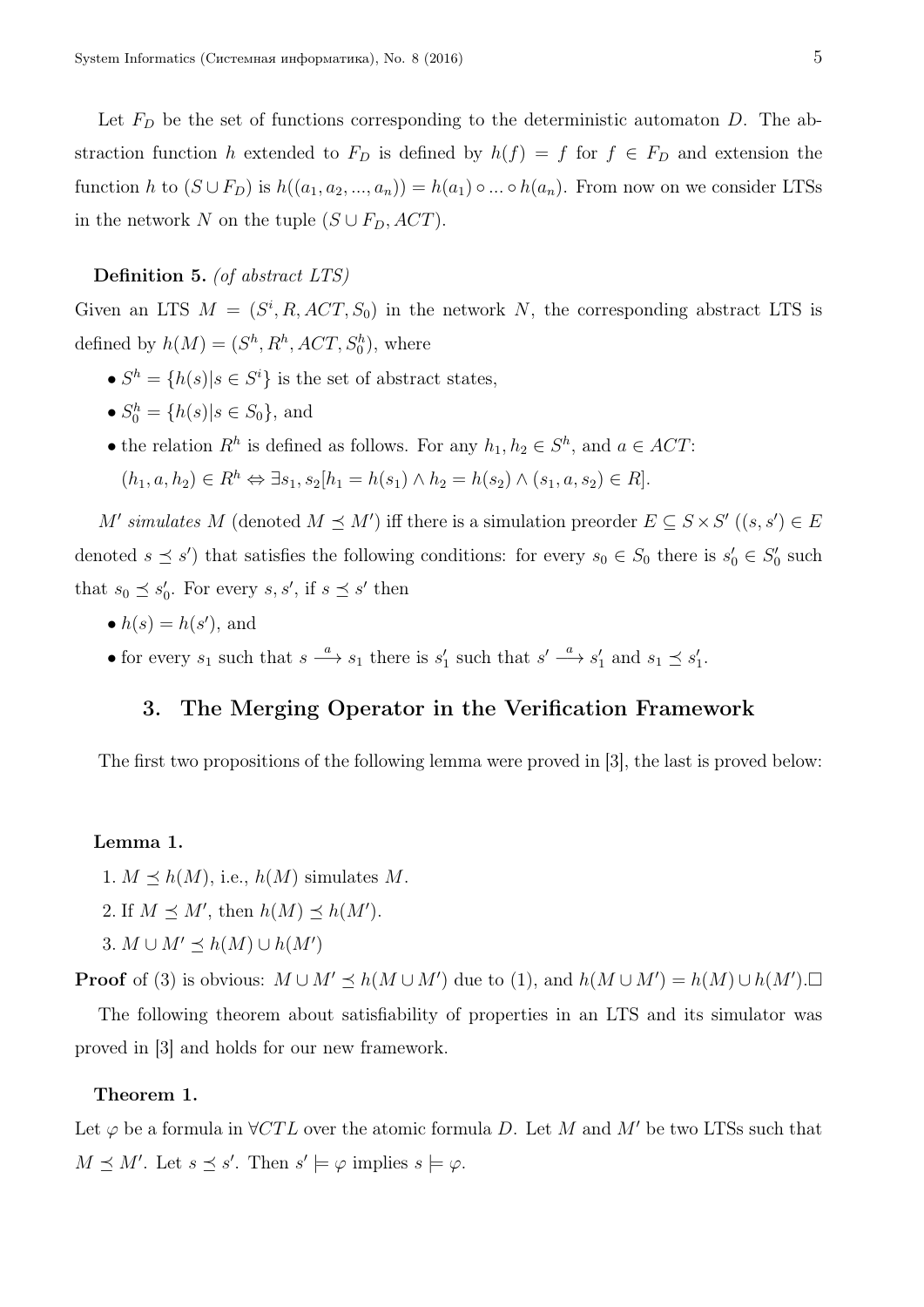#### Definition 6.

A merging or composition operator *• ∈ {∪, ∥}* is called *monotonic* with respect to a simulation preorder  $\preceq$  if and only if given LTSs such that  $M_1 \preceq M_2$  and  $M'_1 \preceq M'_2$ , we have that  $M_1 \bullet M'_1 \preceq$  $M_2 \bullet M'_2$ . A network grammar *G* is called monotonic if and only if all rules in the grammar use only monotonic composition and merging operators.

We modify a synchronous framework from [3] with results for the merging operator. Let models be a form of LTSs, Moore machines  $M = (S, R, I, O, S_0)$  such that inputs *I* and outputs *O* must be disjoint. In addition, they have a special internal action denoted by  $\tau$ . The set of actions is  $ACT = {\tau} \cup 2^{I\cup O}$ , where each noninternal action is a set of inputs and outputs. A transition  $s \stackrel{a}{\longrightarrow} t$  from  $s$  in a machine  $M$  with  $a = i \cup o$  such that  $i \subseteq I$  and  $o \subseteq O$  occurs only if the environment supplies inputs *i* and the machine *M* produces the outputs *o*.

Naturally, for the merging operator inputs and outputs of merging machines must be disjoint also. Let  $I \cap O' = \emptyset$  and  $O \cap I' = \emptyset$ . The merging of *M* and  $M'$ ,  $M'' = M \cup M'$  is defined by

- $S'' = S \cup S'$ ,
- $S_0'' = S_0 \cup S_0',$
- $I'' = I \cup I'$  and  $O'' = O \cup O'$ , and
- $s'' \xrightarrow{a''} s''_1$  is a transition in R'' iff the following holds:  $s'' \xrightarrow{a} s''_1$  is a transition in R and  $s'' \xrightarrow{a'} s''_1$  is a transition in *R'* for some *a, a'* such that  $a'' = a$  or  $a'' = a'$ .

#### Lemma 2.

The merging *∪* is monotonic with respect to *≼*.

**Proof.** Let  $M = (S, R, I, O, S_0)$ ,  $M_1 = (S_1, R_1, I_1, O_1, S_{1,0})$ ,  $M' = (S', R', I', O', S'_0)$ ,  $M'_1 =$  $(S'_1, R'_1, I'_1, O'_1, S'_{1,0})$  be four Moore machines. Assume that  $M \preceq M_1$  and  $M' \preceq M'_1$ . Let  $E \subseteq S \times S_1$  and  $E' \subseteq S' \times S'_1$  be the corresponding simulation relations. We prove that  $M \cup M' \preceq M_1 \cup M'_1$ .

We say that  $(s'', s''_1) \in E''$  iff  $(s'', s''_1) \in E$  or  $(s'', s''_1) \in E'$ . We show that  $E''$  has the required properties. It is clear from the definition that given state  $s_0 \in S_0 \cup S'_0$ , there exists  $s_{0,1} \in S_{0,1} \cup S'_{1,0}$  such that  $(s_0, s_{0,1}) \in E \cup E'$ .

Assume that  $(s, s_1) \in E \cup E'$ .

(1) By assumption, we have that  $h(s) = h(s_1)$ .

(2) Let  $s \stackrel{a''}{\longrightarrow} t$  be a transition in  $M \cup M'$ . This means that there exists transition  $s \stackrel{a}{\longrightarrow} t$  in M or transition  $s \xrightarrow{a'} t$  in M' such that  $a'' = a$  or  $a'' = a'$ . By definition there exists  $t_1 \in S_1 \cup S'_1$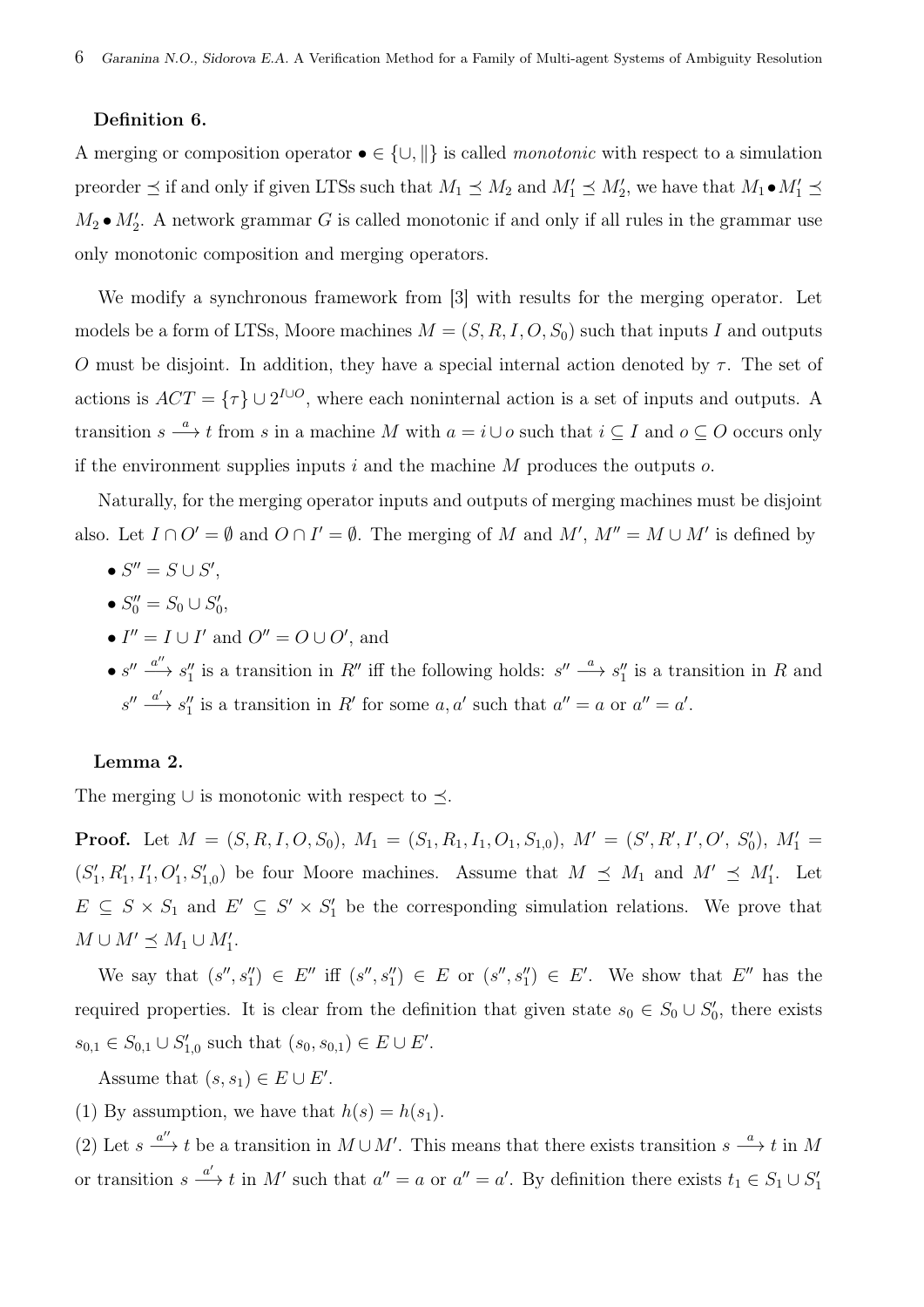such that  $s_1 \stackrel{a}{\longrightarrow} t_1$  or  $s_1 \stackrel{a'}{\longrightarrow} t_1$ , where  $(t,t_1) \in E$  or  $(t,t_1) \in E'$ . Therefore,  $s_1 \stackrel{a''}{\longrightarrow} t_1$  and  $(t, t<sub>1</sub>)$  ∈ *E''*. The proof is thus complete.  $□$ 

The notion of a representative give us a way to construct a simulation invariant. Given a CSNQ-grammar *G*, we associate with each symbol *A* of the grammar *a representative process*  $rep(A)$ . Let us adopt the definition of a monotonicity property for a set of representative processes of CSNQ-grammar:

- for every terminal and quasi-terminal *A*:  $h(rep(A)) \succeq h(A)$ , and
- for every rule  $A \longrightarrow B \parallel C$ :  $h(rep(A)) \succeq h(h(rep(B)) \parallel h(rep(C))).$

We extend the proof of the following theorem on context-free network grammar from [3] to CSNQ-grammars:

#### Theorem 2.

Let *G* be a monotonic grammar and suppose we can find representatives for the symbols of *G* that satisfy the monotonicity property. Let *A* be a symbol of the grammar *G*, and let *a* be an LTS derived from *A* using the rules of the grammar *G*. Then,  $h(rep(A)) \succeq a$ .

**Proof.** We prove that  $h(rep(A)) \geq h(a)$ . Since  $h(a) \geq a$ , the result follows by transitivity. Let  $A \Rightarrow^k a$ , i.e., *A* derives *a* in *k* steps. Induction on *k*.

- $(k = 0)$  Proved in [3].
- $(k = 1)$  In the case *A, B* are quasi-terminals in a rule  $A, B \longrightarrow t(A) \cup t(B)$  and  $a = t(A) \cup t(B)$ . The result follows from the monotonicity property and Lemma 1.
- $(k \geq 1)$  Proved in [3].  $\square$

Verification method is exactly the same as in [3]. Assume that we are given monotonic grammar *G* and  $\forall CTL$  formula  $\varphi$  with atomic formulas  $D_1, ..., D_k$ . To check that every LTS derived by the grammar *G* satisfies  $\varphi$  we perform the following steps:

- 1. For every symbol *A* in *G* choose representative process *rep*(*A*) and construct the abstract LTS  $h(rep(A))$  with respect to the formulas  $D_1, ..., D_k$ .
- 2. Check that the set of representatives satisfies the monotonicity property. Theorem 2 implies that for every a derived by the grammar  $G$ ,  $h(rep(S)) \succeq a$ .
- 3. Perform model checking on  $h(rep(S))$  with specification  $\varphi$ . By Theorem 1, if  $h(rep(S))$   $\models$  $\varphi$ , then for all LTSs *M* derived by the grammar *G*,  $M \models \varphi$ .

For finding monotonic representatives we could use an algorithm from [3] setting  $\{t(A)\}\$ as an initial representative association set of every quasi-terminal *A*.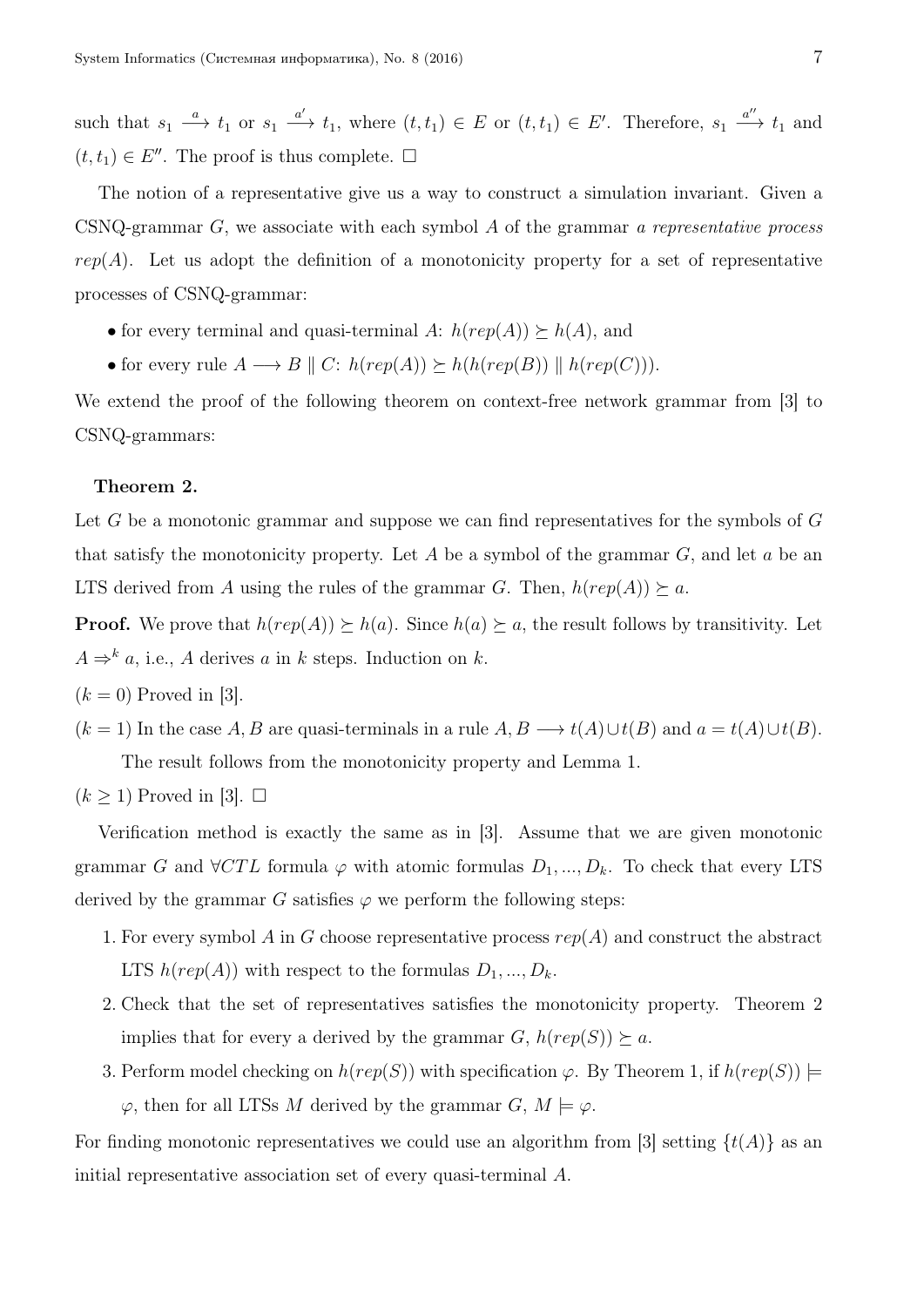## 4. Verification of Multiagent Ambiguity Resolution

A detailed description of the multiagent algorithm for ambiguity resolution in ontology population is given in [5]. In this paper we sketch a communication structure without considering agents' actions on message processing.

Let a set of *information agents* be given. Some of agents are *in a conflict* corresponding to some ambiguity. An *agent-master* constructs a conflict-free set of information agents taking into account integration of conflict agents in the system. This integration is evaluated by computing weights and conflict weights of the agents. A conflict is resolved by removing a weak agent from the system. The agent-master performs the main protocol of constructing the conflict-free set, while the information agents perform protocols of computing their weights.

Every information agent is connected with the master by two-way channel. Information agents are linked with others by labeled connections of two types corresponding their conflict reaction: removing (*rem*-type) and updating (*upd*-type). Every labeled connection is acyclic. Processing of every conflict reaction induced by specified connection is considered to be certain base process. An information agent can be union of such processes. This fact specifies a form of a grammar generating family of our multiagent systems for various number of agents connected in various ways. Agents are connected by two-way channels corresponding to these labeled connections. This structure of multiagent network is generated by the following contextsensitive grammar with quasi-terminals  $G = (T, Qt, t, N, P, S)$ . Let a set of connections be  $C = \{c_1, ..., c_n\}$  and  $c_i^k$  be a connection having conflict type  $k \in \{rem, del\}$ .

- terminals  $T = \{master\} \cup \bigcup_{i=1}^{n} \{root_i, inter_i, leaf_i\} \cup vrtxs^i$ , and  $vrtxs^i = \{vrtx \mid vrtx = r\}$  $inter_j$  or  $vrtx = leaf_j, j \in [1..n]$ } and  $|vrtxs^i| = i$ ,
- quasi-terminals  $Qt = \bigcup_{i=1}^{n} {\{INTER_i, LEAF_i\}},$
- associate mapping  $t: Qt \mapsto T$  is defined by  $t(INTER_i) = inter_i$ , and  $t(LEAF_i) = leaf_i$ for every  $i \in [1..n]$ ,
- nonterminals  $N = \{S\} \bigcup_{i=1}^{n} \{ROOT_i, SUB_i\};$
- set of production rules *P* for every  $i \in [1..n]$ :
	- 1. *S* → *master*  $\|m\|$ *ROOT*<sub>1</sub>  $\|m\|$ *...*  $\|m\|$ *ROOT*<sub>*n*</sub>
	- 2.  $ROOT_i$  →  $(ROOT_i \parallel_{c_i^k} SUB_i) \sqrt{(root_i \parallel_{c_i^k} SUB_i)}$
	- 3.  $SUB_i \longrightarrow (SUB_i \parallel_{c_i^k} SUB_i) \bigvee (INTER_i \parallel_{c_i^k} SUB_i) \bigvee$  $(SUB_i \parallel_{c_i^k} LEAF_i) ∨ (INTER_i \parallel_{c_i^k} LEAF_i) ∨ (INTER_i \parallel_{c_i^k} LEAF_i)$  $(i$ *nter<sub>i</sub>*  $||c_i^k$   $SUB_i)$   $\sqrt{(SUB_i||c_i^k \text{ } leaf_i)}$   $\sqrt{(}$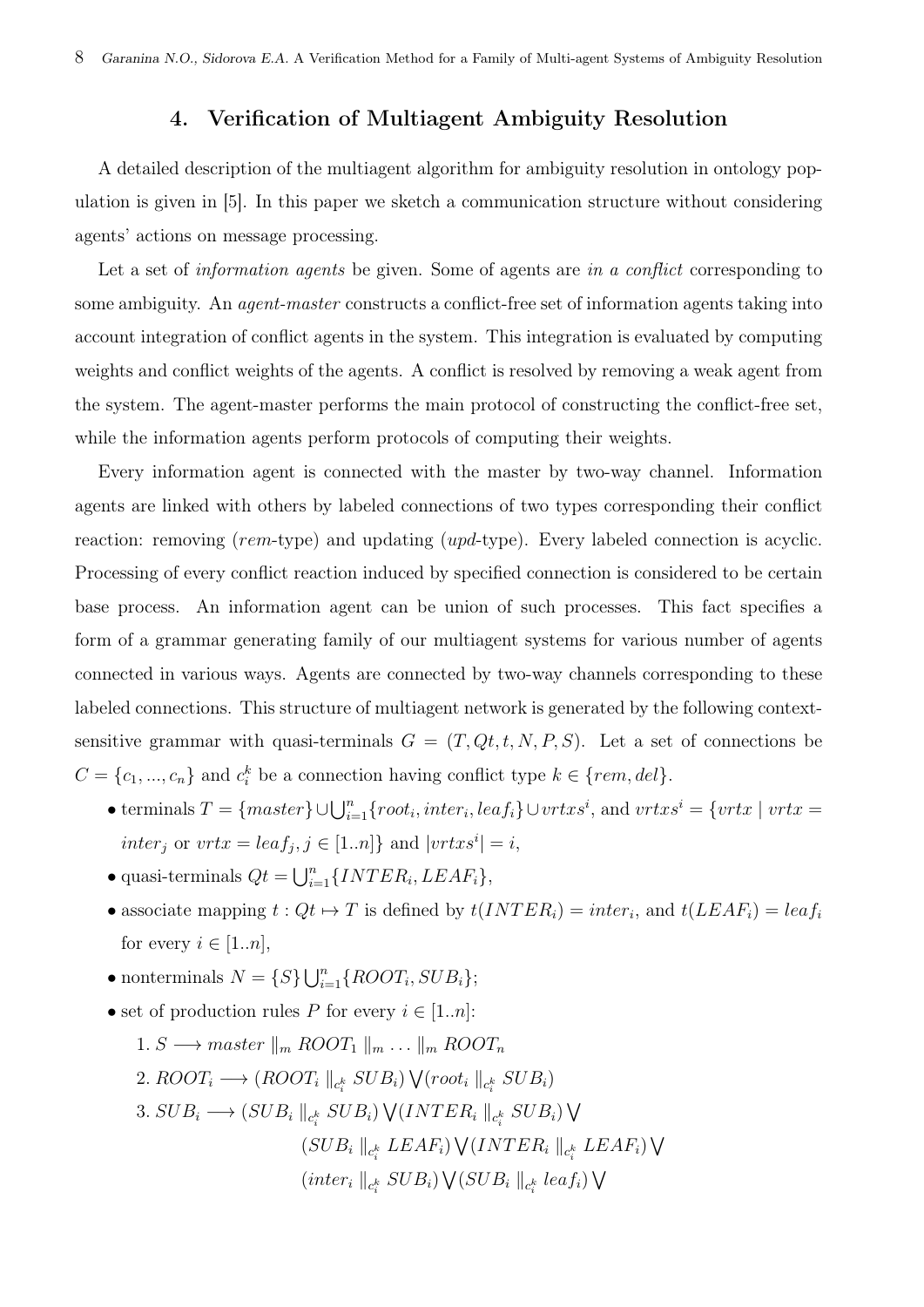$\left( inter_i \parallel_{c_i^k} LEAF_i \right) \bigvee \left( INTER_i \parallel_{c_i^k} leaf_i \right) \bigvee \left( inter_i \parallel_{c_i^k} leaf_i \right)$ 4.  $\{V_1, ..., V_m\} \longrightarrow t(V_1) \cup ... \cup t(V_m) = vrtx^m$ , where for every  $j \in [1..m]$   $V_j \in$  $\{INTER_i, LEAF_i\}$ , and if  $V_j = INTER_i$  then for every  $l \in [1..m]$  holds  $V_l \neq LEAF_i$  $(i \in [1..n]).$ 

Parallel composition of agent-processes is synchronous. Protocols for computing weights and conflict weights are highly parallel. Hence it is very important to prove that they terminate and are synchronized properly. Satisfiability of these properties is necessary for correctness of weight computing. Launch of these computing could be modeled by sending tokens.

Every base process is defined by the following state variables:

- *Name* : *int* is a name of the process;
- *Channel*: set of  ${name: int; c: type: bool; dir: bool; agn: int; rmvd: bool}$ , where *name* is a label of a connection,  $c$ \_*type* is its type, *dir* is a direction: a child  $dir = 0$ ) or a parent  $dir = 1$ ) named *agn*, and *rmvd* is an absence status;
- *• Rmvd* : *bool* is an absence status;
- *• Active* : *bool* is an activity status;
- *• W asActive* : *bool* is a previous activity status.

In synchronous composition of base processes with different names the corresponding channels of the same name must connect. In merging of processes with the same *N ame* sets of channels and sets of *Channel* join. Processes with different names cannot be merged and processes with the same *N ame* cannot be composed in parallel. Values of above variables define states of a base process. Its input and output channels correspond to names, types and directions of *Channel*. Transitions are defined by sending and receiving tokens through the channels. The initial state is  $(Channel, 0, 0, 0)$ , where *Channel* is a nonempty set of channels with *Channel.rmvd* = 0, and a number of channels with *dir* = 1 does not exceed 1 and a number of channels with  $dir = 0$  can be equal to 0.

We would like to verify the following properties expressed by *∀CT L*. For the protocol of parallel weight computing: AF(*{wasActive} <sup>∗</sup> ∧* AXAF*{¬Active} ∗* ) (every agent was active, and then all computation will be terminated). For the protocol of conflict weight computing: AF*{¬Active} ∗* (all computation will be terminated); AG*{Not*2*Rmvd} ∗* (Channels and agents cannot be removed twice). For every atomic formula we construct a finite deterministic automaton. They are a base for abstract functions for states of our systems. Then we should construct a set of consistent representatives for symbols of our grammar. This technique is not